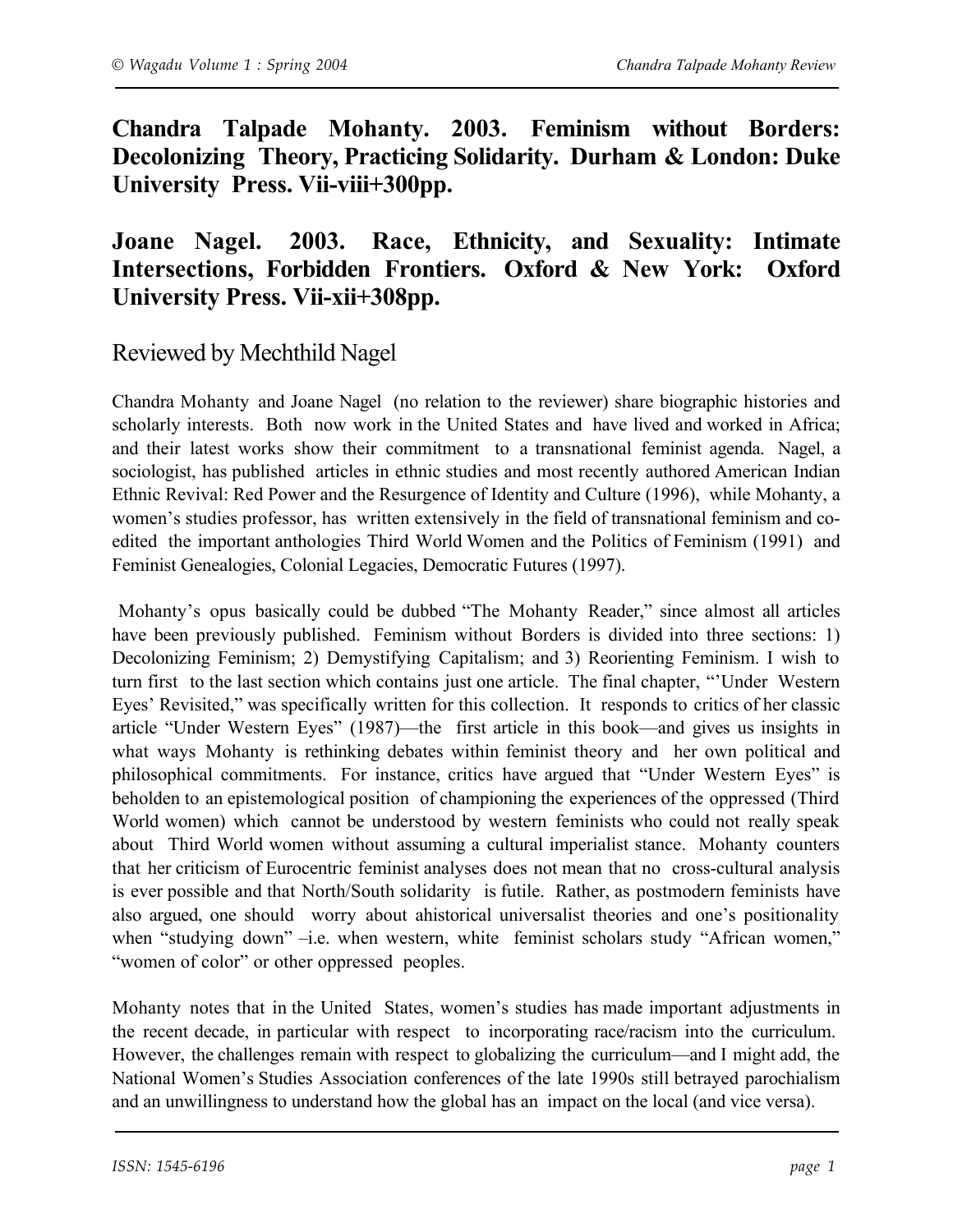Mohanty offers three models for "doing feminist theory": 1) Feminist-as-Tourist; 2) Feministas-Explorer; and 3) The Feminist Solidarity or Comparative Feminist Studies Model (239-242). The first two models are fraught with problems and are the typical ones chosen in a U.S. women's studies course. They are the old additive approach ("add-and-stir"—model) and the cultural relativist approach ("separate-but-equal"—model). Very few feminist teachers seem able to incorporate the third, relational approach, of linking global and local issues in a systematic way, which betrays an activist stance of solidarity rather than the convenient stance of the "white women's burden."

Her theoretical and activist approach, which includes a personal commitment to a relational, transformative feminism, is clearly outlined in this chapter. This approach has influenced many second and third wave feminists in the United States, Britain and elsewhere. I myself have used her anthologies in graduate courses devoted to Global Feminisms. Feminism without Borders weaves together several important themes which illustrate aspects of effective feminist praxis philosophy. In this review I will focus on five thematic approaches.

First, Mohanty foregrounds the importance of experience and also notes the difficulty of theorizing experience appropriately. Discussing Minnie Bruce Pratt's autobiographical essay ("Identity: Skin Blood Heart" 1988), Mohanty approvingly notes that Pratt's honest narrative, coming to terms with the meaning of home, white supremacy and homophobia, avoids the typical script of a "linear progress toward a visible end" (100). Instead, Pratt is 'tarrying with the negative' by acknowledging her prejudices, her fear of losing a sense of home and community; and by forging new commitments by turning her experiences into "positive forms of struggle" (103).

Secondly, Mohanty points to the commonality of struggle for women and the necessity of their renegotiating the politics of identity. Making sense of her own identity within a framework of a politics of location, Mohanty recounts:

Growing up in India , I was Indian; teaching high school in Nigeria, I was a foreigner. . . .Doing research in London, I was black. As a professor at an American university, I am an Asian woman…. In North America I was also a "resident alien" with an Indian passport—I am now a U.S. citizen whose racialization has shifted dramatically (and negatively) since the attacks on the World Trade Center and the Pentagon on 11 September 2001 (190).

Mohanty writes about passing as Mexican while staying in San Diego, California, or as Native American while visiting New Mexico; in addition, she feels invisible as a South Asian, when Asian Americans are always already mapped as having East Asian ancestry (134-135). She holds that given these experiences with shifting labels, she is most comfortable with identifying herself as a woman of color or Third World woman and explains: "Geographies have never coincided with the politics of race. And claiming racial identities based on history, social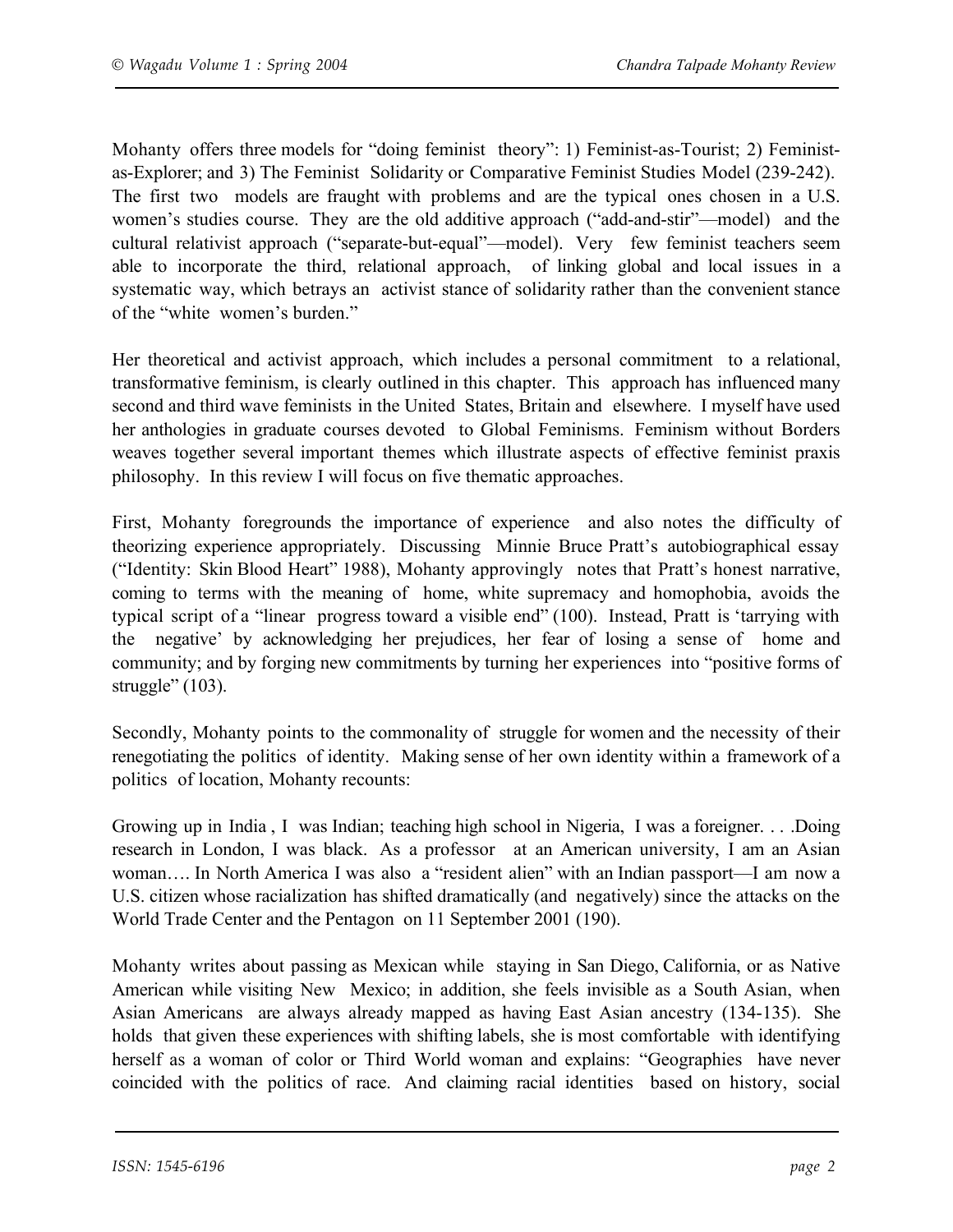location, and experience is always a matter of collective analysis and politics" (135). Given one's misidentifications in a white supremacist context and given complex histories of slavery, imperialism and the presence of neocolonial configurations and heterosexist patriarchy, how does one forge a common feminist antiracist agenda? Here is Mohanty's definite answer:

What seems to constitute "women of color" or "Third World women" as a viable oppositional alliance is a common context of struggle rather than color or racial identifications. Similarly, it is Third World women's oppositional political relation to sexist, racist, and imperialist structures that constitutes our potential commonality. Thus it is the common context of struggles against specific exploitative structures and systems that determines our potential political alliances (49).

Now, what would this alliance building mean for feminist sisterhood in general? Mohanty's third point is a scathing critique of Robin Morgan's analytic approach of global sisterhood in chapter four, "Sisterhood, Coalition, and the Politics of Experience." She contrasts Morgan's "sisterhood" with Bernice Johnson Reagon's notion of "coalition," and holds that coalitional efforts are more honest approaches to bridge various experiences. In contrasting the two approaches, Mohanty settles with the tactics of feminist "solidarity" in order to decolonize knowledge and critique capitalism (7). Her discussion of the exploitative nature of home work illustrates this political commitment (see chapter six).

In order to develop a politics of solidarity, border crossings become necessary. This fourth theme is alluded to in all of Mohanty's writings and establishes her as an authoritative voice in the transnational feminist discourse. Mohanty again begins with the personal: she reflects on her own painful experience visiting her hometown Mumbai, India, which has been marred by religious warring. Her own Hindu family dismisses her feminist critique of Hindu fundamentalism as being irrelevant, given her outsider status—as "nonresident Indian"—which makes her unable to possibly understand the "Muslim problem" (130-134). Her analysis highlights the need to understand the import of international capital and how it is intertwined with a religious, moral, and gendered nationalist agenda. Border crossings also loom large in the era of globalization and the anti-globalization strategies that have been developed in the recent decades. Mohanty laments that much of the anti-globalization discourse is devoid of a feminist analysis; it is high time to note how poor women have resisted in the global South (250). Even ecofeminist activist Vandana Shiva fails to use a feminist angle when she discusses Indian women's resistance struggles (233).

A final theme in the book which I wish to highlight is Mohanty's skillful weaving together of narratives that have little in common, or so it seems. Chapter 6 brings into relief economists' case studies from immigrant female workers in Silicon Valley, California (based on Hossfeld's work) and compares their work attitudes with those of the women lace workers in Narsapur, India (based on Maria Mies's work). Mohanty adds a third narrative, based on immigrant women's home work experiences in Britain. In a final part of this densely argued chapter, women's organizing campaigns in South Korea, Britain, India and the export processing zones in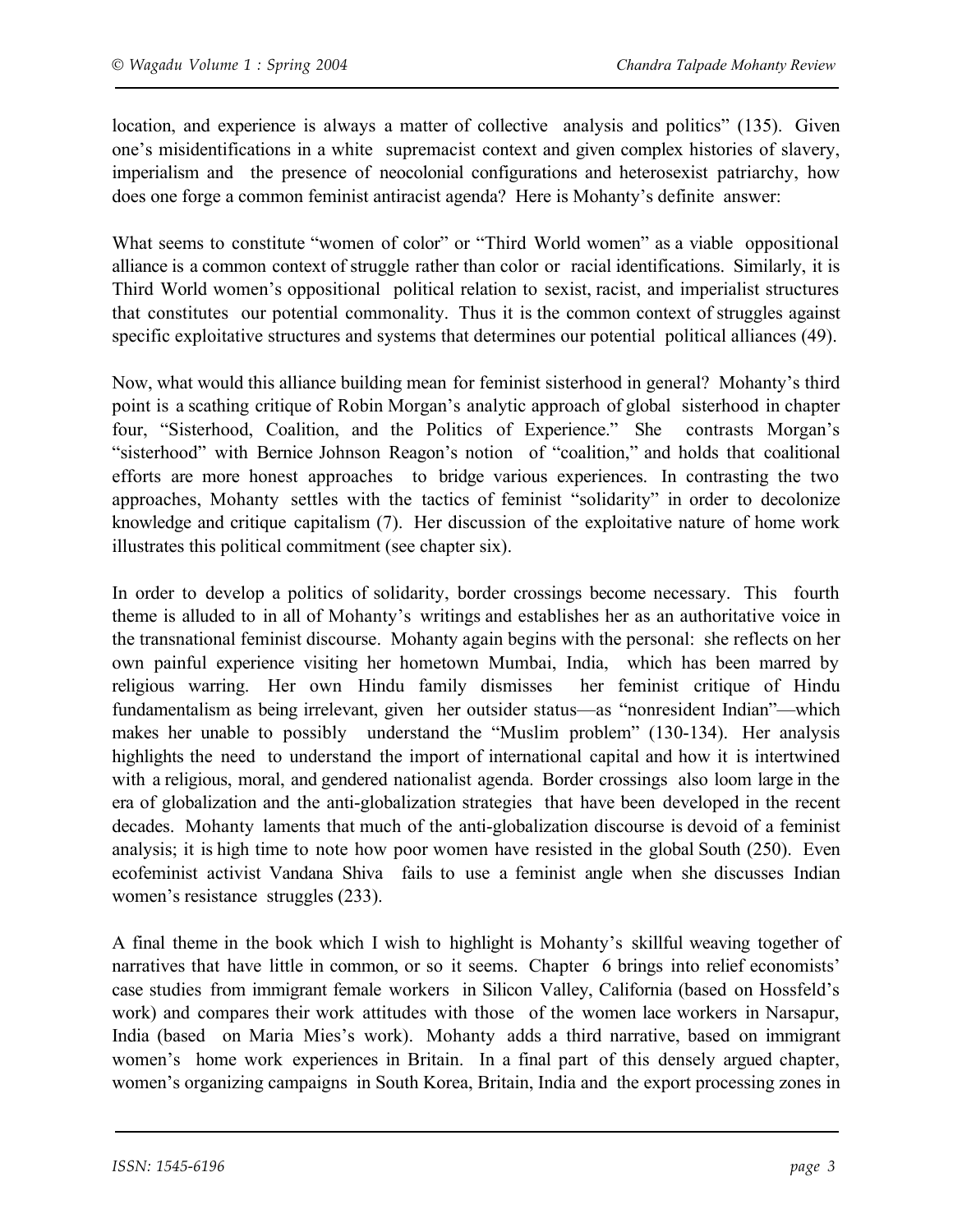the Philippines, Malaysia and other countries are evaluated. Using materialist feminist analysis, Mohanty shows that women's homework is rendered invisible in a patriarchal discourse, conveniently utilized by capitalists and husbands. What is less clear to me is Mies' and Mohanty's claim that among the lace workers' caste positions are renegotiated (149).

My favorite article in the book is "Race, Multiculturalism, and Pedagogies of Dissent," (chapter 8) which also joins uncommon themes in educational policy. I think this chapter is a 'must read' for American administrators interested in diversifying their campuses while avoiding the corporate traps of "managing diversity and race." It also gives important insights to faculty on multicultural pedagogy and on coalitional building between women's studies, Black, and ethnic studies programs.

Feminist theory and practice is clearly shaped by one's own experiences and level of political education, e.g. vis-à-vis the enduring reality of colonialism, imperialism, and hetero-patriarchy, what Mohanty dubs as "military/prison/cyber/corporate complex" (172). Mohanty gives us important tools on how to understand and ultimately dismantle this complex.

Border crossings are also an important feature in Race, Ethnicity, and Sexuality, Joane Nagel's book-length discussion of sexual transgressions which shows us how much the discipline of sociology in the United States has developed in recent decades. Nagel looks at the discourses of racialized sexuality, sexed racial formations, homophobia and nationalism. Her opening chapters clearly define ethnicity, social construction, gender, and race. Like Mohanty, Nagel uses a telling biographical narrative to highlight her own journey through the miscegenation discourse. Nagel explores the meaning of her parents' 'white flight' to the suburbs when their daughter was about to enter junior high school in a racially mixed urban setting (in Cleveland, Ohio during the 1950s). Nagel suggests that it had everything to do with "a sexual passage into a world that my parents wanted to be white like me" (3).

This textbook is designed for the undergraduate reader, and I have explored it with my women's studies students in fall, 2003. The book includes many images and colored plates, historical and contemporary. It makes for engaged class discussions, a favorite topic being the efficacy of interracial dating. Some white students reported severe ostracism from parents and friends because of it and were ultimately forced to end their relationships. Inevitably, the discussion revolved around the mystique of the black male body. A companion article read along with Nagel's book was Angela Davis's "Race, Rape and the Myth of the Black Rapist"; it was challenging to move the students to a comprehension of the deep seated anti-Black racism in the United States.

Nagel's book cover features the classic William Blake image, "Europe Supported by Africa and America," so it is fitting that her historical chapters cover the European encounter and discovery myths in the 'new world.' Nagel notes that Columbus' and Vespucci's diary entries of their encounter with indigenous peoples differ substantially. While Columbus describes the natives as